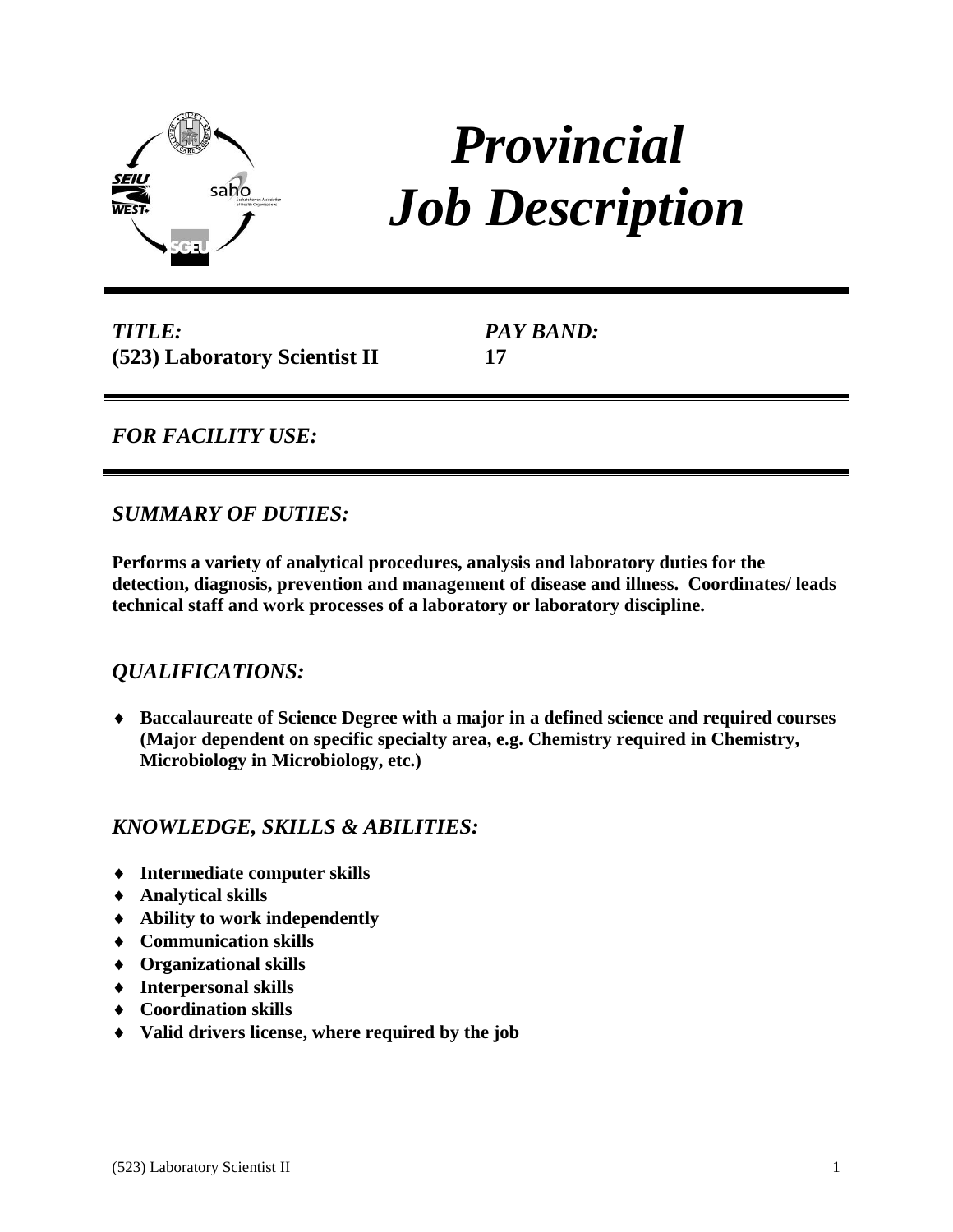## *EXPERIENCE:*

 **Previous: Twenty-four (24) months previous discipline specific experience to consolidate knowledge and skills.**

# *KEY ACTIVITIES:*

### **A. Diagnostic Procedures and Analysis**

- **Assesses sample/specimen integrity, maintains stability, transports and prepares samples for testing.**
- **Performs digestion, hydrolysis and chemical derivitization to convert analytes into detectable forms.**
- **Performs extraction of endogenous biomarkers, drugs, metabolites and chemical components from complex biological and environmental matrices such as tissue, blood, sewage, etc.**
- **Organizes and prioritizes specimens/tests based on the urgency of request, stability of specimen and timing protocols.**
- **Stores samples according to sample retention times.**
- **Performs a variety of laboratory testing, correlates results and evaluates the validity of those results.**
- **Responds to critical values, unexpected results, unusual findings and urgent results according to protocols and policies.**
- **Reviews all pertinent information before confirming abnormal risk calculation.**
- **Performs specialized, complex testing.**
- **Consults and liaises with other health officials and outside agencies.**
- **Validates documentation to ensure requisition corresponds with specimen.**
- **Provides detailed interpretation of results for clients/physicians including expert opinions and guidance.**
- **Responsible for assay development to improve on current methodologies for a timelier and accurate patient result.**

### **B. Quality Assurance/Quality Control**

- **Participates in Quality Assurance/Quality Control programs as required by local protocols, government regulations and accreditation standards.**
- **Follows preventative maintenance programs by maintaining instrument and equipment logs and recognizing & correcting malfunctions.**
- **Follows safety protocols in accordance with the Canadian Biosafety Standards and Guidelines and the Human Pathogen Toxin Act (HPTA).**
- **Investigates and performs follow up activities in discrepancies.**
- **Maintains, troubleshoots and programs equipment according to established protocols.**
- **Diagnoses instrument malfunctions and breakdown.**
- **Verification of method accuracy, precision and uncertainty for each test annually.**
- **Assists in performing internal audits.**
- **Establishes quality control criteria and ranges during implementation of new tests.**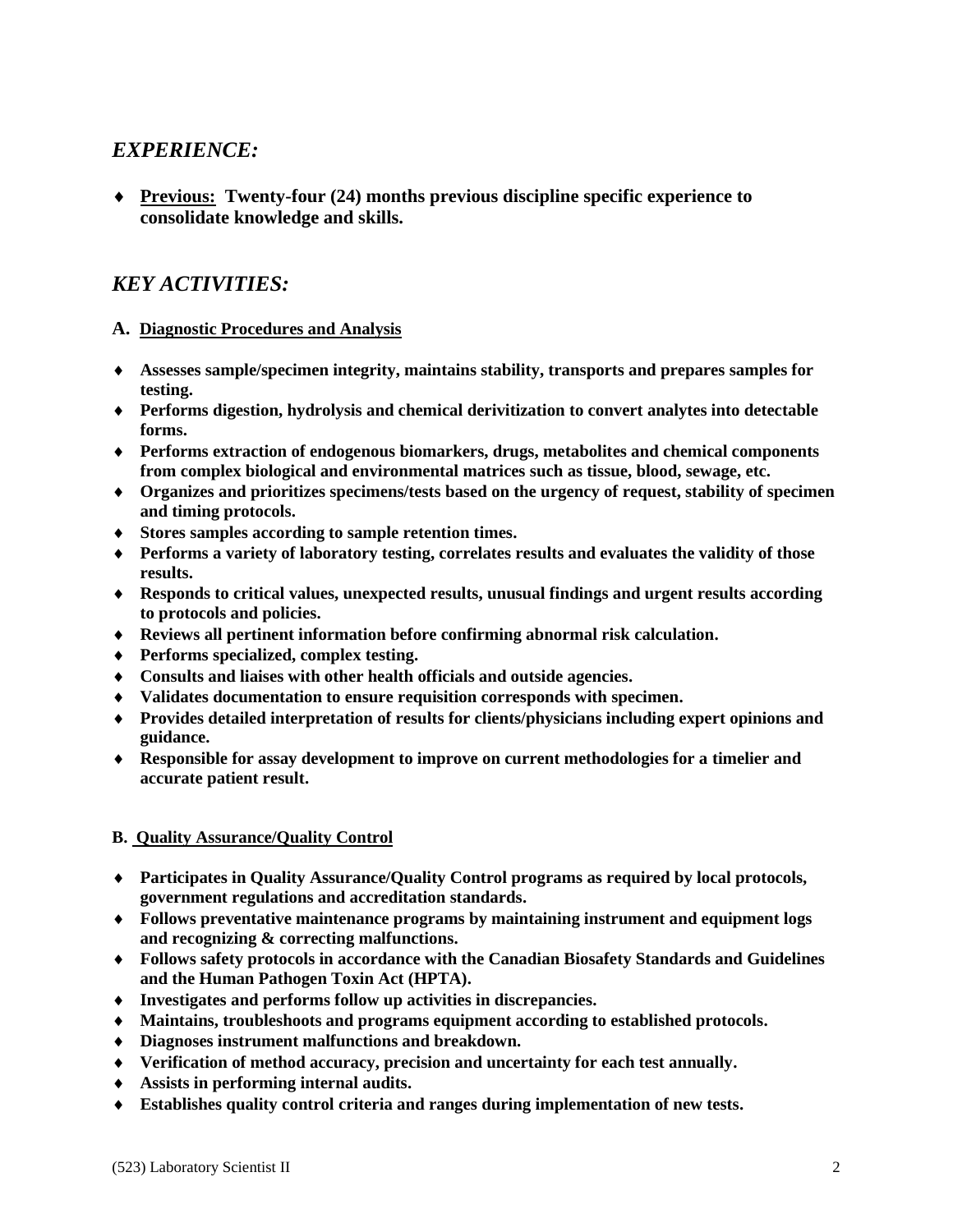- **Authorizes, audits and observes quality control for trends and biases.**
- **Identifies changes in assay performance that may not be flagged by regular quality control procedures.**

#### **C. Statistical/Administrative**

- **Performs computer work.**
- **Audits calculated tests.**
- **Fills data requests.**
- **Provides data analysis and manipulation using specialized statistical software.**
- **Provides reception/clerical duties (telephone, scanning, faxing, photocopying)**
- **Prepares, communicates and files test results and reports.**
- **Maintains inventory and orders supplies.**
- **Completes incident and improvement reports.**
- **Maintains record of disposed samples, media, reagents and records as per department procedures and policies.**

### **D. Coordination**

- **Coordinates/directs technical staff and work processes of a particular area or subsection.**
- **Schedules staff where required by job.**
- **Provides functional advice/technical expertise and problem solving.**
- **Prioritizes work load and schedules workflow.**
- **Writes, reviews and implements policies and procedures.**
- **Researches, evaluates and recommends purchase of equipment.**
- **Acts as a liaison with other departments.**
- **Provides input into budget and strategic planning.**
- **Constructs, calculates and documents quality indicators.**
- **Researches and reviews new versus existing methodologies.**

#### **E. Related Key Work Activities**

- **Maintains, operates and calibrates equipment according to established standards for extraction, amplification and detection.**
- **Performs method validation for new technologies/methodologies.**
- **Cleans instruments, equipment and work areas.**
- **Disposes of biohazardous and chemical waste as per department policies and procedures.**
- **Maintains a contamination free environment.**
- **Designs, executes and summarizes research experiments for supervisor review.**
- **Participates in interviews and assessments by external accreditors.**